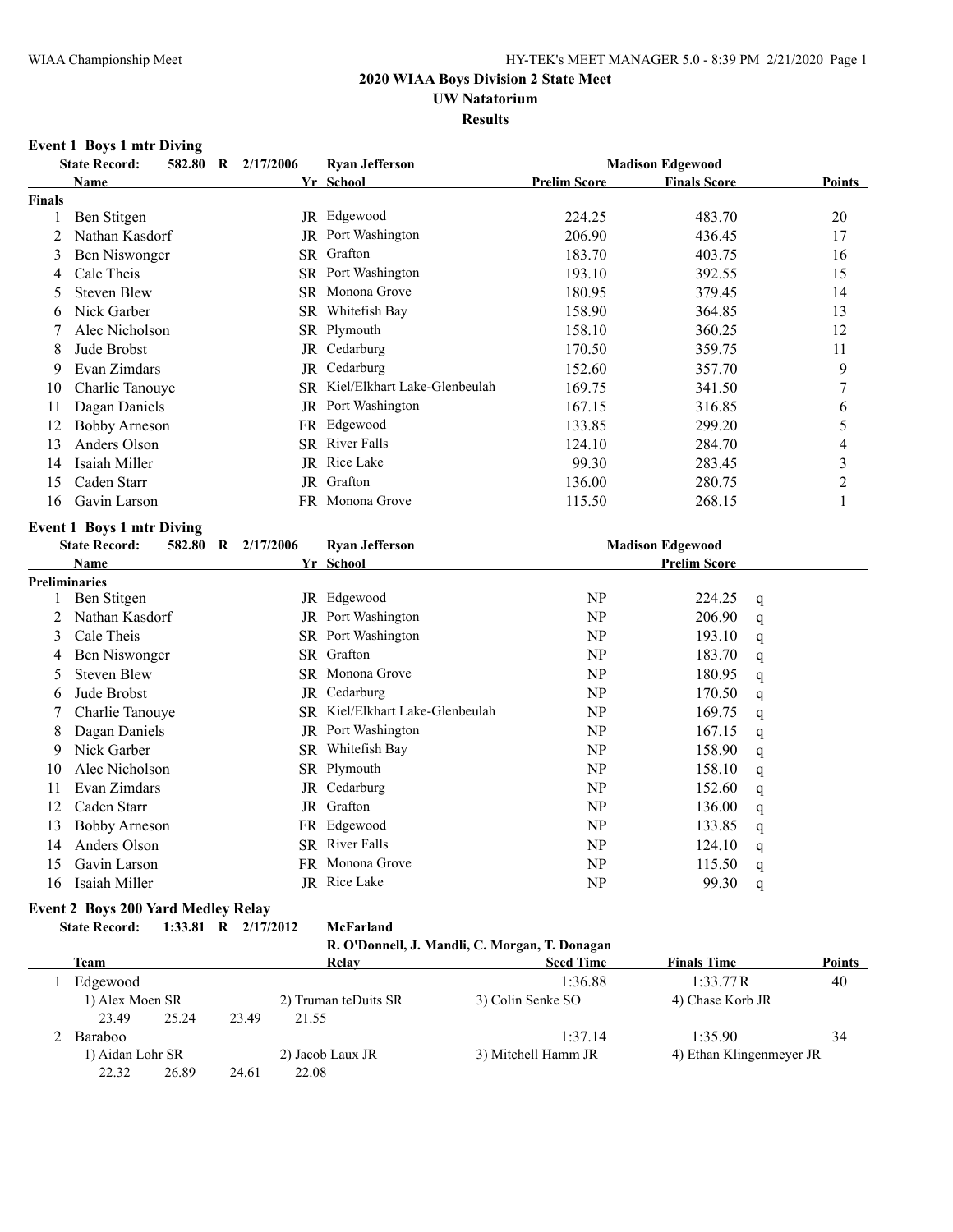### **UW Natatorium**

#### **Results**

### **(Event 2 Boys 200 Yard Medley Relay)**

|    | <b>Team</b>                           |       | Relay                        | <b>Seed Time</b>      | <b>Finals Time</b>      | <b>Points</b>  |
|----|---------------------------------------|-------|------------------------------|-----------------------|-------------------------|----------------|
| 3  | McFarland                             |       |                              | 1:41.44               | 1:39.97                 | 32             |
|    | 1) Alton Slane SR                     |       | 2) Logan Schulz JR           | 3) Ansel Kreft SO     | 4) Truitt Landolt SR    |                |
|    | 26.05<br>27.80                        | 23.73 | 22.39                        |                       |                         |                |
|    | 4 Cedarburg                           |       |                              | 1:41.57               | 1:39.99                 | 30             |
|    | 1) Louis Henderson SO                 |       | 2) Charlie Gwidt FR          | 3) Isaac Fleig FR     | 4) Ben Keller SR        |                |
|    | 26.36<br>27.98                        | 23.63 | 22.02                        |                       |                         |                |
| 5  | Monona Grove                          |       |                              | 1:43.10               | 1:40.20                 | 28             |
|    | 1) Cameron Tejeda SO                  |       | 2) John McAllister JR        | 3) Jonah Elfers SO    | 4) Eli Scott JR         |                |
|    | 24.30<br>29.54                        | 23.71 | 22.65                        |                       |                         |                |
|    | 6 Whitefish Bay                       |       |                              | 1:40.76               | 1:40.55                 | 26             |
|    | 1) Peter McMahon JR                   |       | 2) Nick Enea JR              | 3) Andrew Hall JR     | 4) Phillip Swietlik JR  |                |
|    | 26.57<br>28.51                        | 23.50 | 21.97                        |                       |                         |                |
|    | 7 Rhinelander                         |       |                              | 1:40.74               | 1:40.97                 | 24             |
|    | 1) Joseph Heck JR                     |       | 2) Thaddeus Heck SR          | 3) David King SR      | 4) Devon Gaber SR       |                |
|    | 25.90<br>28.45                        | 24.85 | 21.77                        |                       |                         |                |
| 8  | Sturgeon Bay Co-op                    |       |                              | 1:42.36               | 1:41.45                 | 22             |
|    | 1) Jacob Norton SO                    |       | 2) Brock Aune SR             | 3) Connor Thompson SO | 4) Ethan Almstadt SO    |                |
|    | 27.36<br>25.88                        | 25.46 | 22.75                        |                       |                         |                |
| 9. | Sauk Prairie/Wis. Heights             |       |                              | 1:42.38               | 1:41.62                 | 18             |
|    | 1) Zach Guentherman JR                |       | 2) Sam King FR               | 3) Adam Stecker JR    | 4) Jordan Chao JR       |                |
|    | 27.05<br>27.07                        | 25.10 | 22.40                        |                       |                         |                |
| 10 | Shorewood                             |       |                              | 1:41.32               | 1:41.75                 | 14             |
|    | 1) Kyle Griswold SO<br>25.83<br>29.97 | 23.60 | 2) Thomson Yatso FR<br>22.35 | 3) Aiden Strath FR    | 4) Micah Sweet SR       |                |
|    | 11 DeForest                           |       |                              | 1:42.66               | 1:42.16                 | 12             |
|    | 1) Ben Jaccard SR                     |       | 2) Zak Nowakowski SO         | 3) Ben Ramminger SR   | 4) Ferris Wolf JR       |                |
|    | 27.60<br>29.59                        | 23.01 | 21.96                        |                       |                         |                |
|    | 12 Plymouth                           |       |                              | 1:42.81               | 1:42.30                 | 10             |
|    | 1) Alex Oty SR                        |       | 2) Ansel Olsen JR            | 3) Jack Steinhardt JR | 4) Forest Olsen FR      |                |
|    | 27.60<br>28.51                        | 24.34 | 21.85                        |                       |                         |                |
|    | 13 Chilton Co-op                      |       |                              | 1:43.01               | 1:42.95                 | $\,8\,$        |
|    | 1) Marcus Breckheimer JR              |       | 2) Parker Sonnabend SR       | 3) David Suttner SO   | 4) Garrett Braun SR     |                |
|    | 28.11<br>25.99                        | 25.32 | 23.53                        |                       |                         |                |
|    | 14 Ashwaubenon                        |       |                              | 1:43.83               | 1:43.66                 | 6              |
|    | 1) Cooper Herr SO                     |       | 2) Nick Messamore JR         | 3) Joe Steffel SR     | 4) Peter Steinhoff JR   |                |
|    | 27.39<br>27.29                        | 24.55 | 24.43                        |                       |                         |                |
|    | 15 Berlin/Green Lake                  |       |                              | 1:45.08               | 1:44.85                 | $\overline{4}$ |
|    | 1) Wyatt Aton JR                      |       | 2) Isaiah Taylor SR          | 3) Brody Roost JR     | 4) Andrew Garczynski SR |                |
|    | 27.93<br>28.53                        | 26.08 | 22.31                        |                       |                         |                |
|    | 16 Menomonie                          |       |                              | 1:40.70               | 1:45.37                 | $\overline{2}$ |
|    | 1) Austin Gjestson JR                 |       | 2) Kevin Leach SO            | 3) Adam Giljohann SR  | 4) Christian Bilse JR   |                |
|    | 27.65<br>28.14                        | 25.34 | 24.24                        |                       |                         |                |

#### **Event 3 Boys 200 Yard Freestyle**

| <b>State Record:</b> | 1:39.00 R | 2/17/1995 | <b>John Cahov</b> | Hudson           |                    |               |
|----------------------|-----------|-----------|-------------------|------------------|--------------------|---------------|
| <b>Name</b>          |           |           | Yr School         | <b>Seed Time</b> | <b>Finals Time</b> | <b>Points</b> |
| Nate Frucht          |           |           | SR Edgewood       | 1:43.56          | 1:41.30            | 20            |
| 23.07                | 25.53     | 26.24     | 26.46             |                  |                    |               |
| 2 Hunter Johnson     |           |           | SR Elkhorn Area   | 1:43.96          | 1:43.54            | 17            |
| 23.58                | 25.76     | 26.68     | 27.52             |                  |                    |               |
| Willy Pinnow<br>3.   |           |           | SR Elkhorn Area   | 1:44.00          | 1:44.07            | 16            |
| 23.91                | 26.39     | 27.07     | 26.70             |                  |                    |               |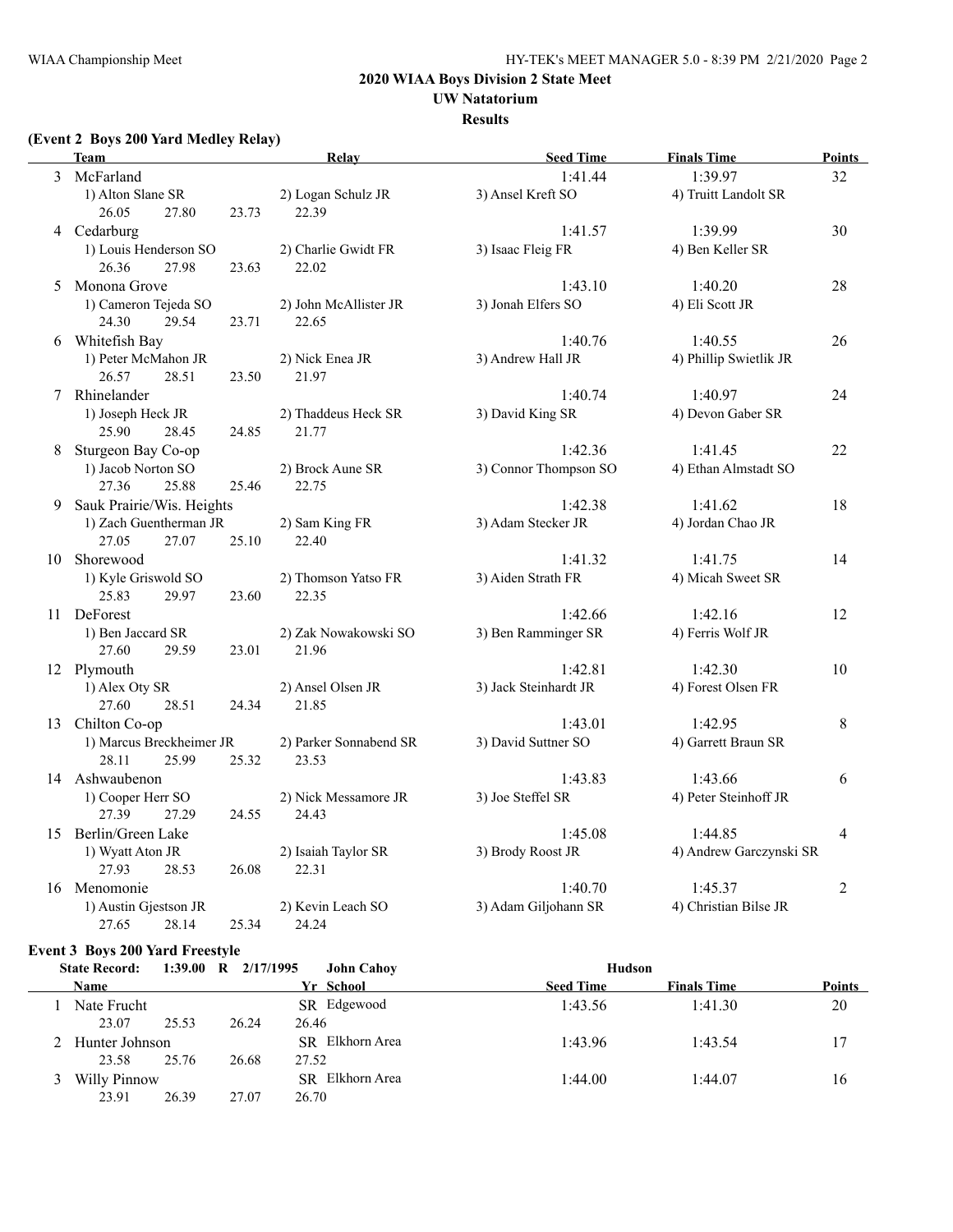# **UW Natatorium**

**Results**

# **(Event 3 Boys 200 Yard Freestyle)**

|    | <b>Name</b>        |       |       | Yr School                    | <b>Seed Time</b> | <b>Finals Time</b> | <b>Points</b>    |
|----|--------------------|-------|-------|------------------------------|------------------|--------------------|------------------|
|    | 4 Aiden Strath     |       |       | FR Shorewood                 | 1:45.95          | 1:45.24            | 15               |
|    | 24.50              | 26.63 | 27.45 | 26.66                        |                  |                    |                  |
| 5. | Evan Schmidt       |       |       | FR Stoughton                 | 1:48.02          | 1:47.49            | 14               |
|    | 25.47              | 27.06 | 27.97 | 26.99                        |                  |                    |                  |
|    | Jackson Hodek      |       |       | SO Ashwaubenon               | 1:47.11          | 1:48.03            | 13               |
|    | 25.57              | 27.22 | 27.25 | 27.99                        |                  |                    |                  |
|    | 7 Cody Asplin      |       |       | SR Cedarburg                 | 1:48.21          | 1:48.15            | 12               |
|    | 25.19              | 26.80 | 28.33 | 27.83                        |                  |                    |                  |
| *8 | Matthew Loy        |       |       | SO Sauk Prairie/Wis. Heights | 1:48.69          | 1:48.23            | 10               |
|    | 24.31              | 27.34 | 28.31 | 28.27                        |                  |                    |                  |
| *8 | Davis Petersen     |       |       | SO Edgewood                  | 1:47.62          | 1:48.23            | 10               |
|    | 24.28              | 27.12 | 28.61 | 28.22                        |                  |                    |                  |
| 10 | Alton Slane        |       |       | SR McFarland                 | 1:52.11          | 1:48.30            | $\boldsymbol{7}$ |
|    | 25.61              | 27.27 | 28.13 | 27.29                        |                  |                    |                  |
| 11 | Carl Youel         |       |       | SR Whitefish Bay             | 1:50.47          | 1:49.89            | 6                |
|    | 25.89              | 27.96 | 27.62 | 28.42                        |                  |                    |                  |
| 12 | David Suttner      |       |       | SO Chilton Co-op             | 1:50.90          | 1:51.20            | 5                |
|    | 25.53              | 28.27 | 28.66 | 28.74                        |                  |                    |                  |
| 13 | <b>Brandon Boh</b> |       |       | SR Lakeland Union            | 1:51.25          | 1:53.11            | $\overline{4}$   |
|    | 25.56              | 28.52 | 29.54 | 29.49                        |                  |                    |                  |
| 14 | Austin Gjestson    |       |       | JR Menomonie                 | 1:50.92          | 1:53.12            | 3                |
|    | 26.01              | 28.50 | 29.56 | 29.05                        |                  |                    |                  |
| 15 | Connor Baar        |       |       | JR River Falls               | 1:52.73          | 1:54.03            | $\overline{2}$   |
|    | 25.87              | 29.10 | 30.14 | 28.92                        |                  |                    |                  |
| 16 | Sam Beattie        |       |       | JR Sauk Prairie/Wis. Heights | 1:53.28          | 1:54.80            | 1                |
|    | 25.87              | 29.35 | 30.09 | 29.49                        |                  |                    |                  |

### **Event 4 Boys 200 Yard IM**

|    | <b>State Record:</b> |       | 1:48.14 R 2/17/2012 | <b>Ryan O'Donnell</b> |                  | <b>McFarland</b>   |        |
|----|----------------------|-------|---------------------|-----------------------|------------------|--------------------|--------|
|    | <b>Name</b>          |       |                     | Yr School             | <b>Seed Time</b> | <b>Finals Time</b> | Points |
|    | 1 Truman teDuits     |       |                     | SR Edgewood           | 1:51.30          | 1:50.03            | 20     |
|    | 23.56                | 28.23 | 31.25               | 26.99                 |                  |                    |        |
|    | Isaac Fleig          |       |                     | FR Cedarburg          | 1:58.80          | 1:54.76            | 17     |
|    | 25.10                | 28.73 | 33.44               | 27.49                 |                  |                    |        |
|    | Parker Sonnabend     |       |                     | SR Chilton Co-op      | 1:55.61          | 1:54.89            | 16     |
|    | 24.81                | 29.88 | 32.45               | 27.75                 |                  |                    |        |
| 4  | Colin Senke          |       |                     | SO Edgewood           | 2:00.70          | 1:58.45            | 15     |
|    | 25.26                | 28.64 | 36.26               | 28.29                 |                  |                    |        |
| 5. | Micah Sweet          |       |                     | SR Shorewood          | 2:01.45          | 2:01.54            | 14     |
|    | 26.14                | 32.63 | 34.89               | 27.88                 |                  |                    |        |
| 6  | Kyle Griswold        |       |                     | SO Shorewood          | 2:00.95          | 2:01.68            | 13     |
|    | 26.44                | 29.56 | 36.34               | 29.34                 |                  |                    |        |
|    | Conner Clark         |       |                     | SR Stoughton          | 2:03.83          | 2:02.01            | 12     |
|    | 27.00                | 32.18 | 34.84               | 27.99                 |                  |                    |        |
| 8  | Charlie Gwidt        |       |                     | FR Cedarburg          | 2:02.58          | 2:02.75            | 11     |
|    | 26.24                | 31.58 | 35.27               | 29.66                 |                  |                    |        |
| 9  | Kevin Leach          |       |                     | SO Menomonie          | 2:02.67          | 2:03.88            | 9      |
|    | 26.45                | 31.00 | 37.23               | 29.20                 |                  |                    |        |
| 10 | <b>Thomson Yatso</b> |       |                     | FR Shorewood          | 2:05.29          | 2:04.28            | 7      |
|    | 27.52                | 32.05 | 36.42               | 28.29                 |                  |                    |        |
| 11 | Tyler Teichmiller    |       |                     | SR Lakeland Union     | 2:04.30          | 2:04.33            | 6      |
|    | 26.83                | 32.51 | 36.04               | 28.95                 |                  |                    |        |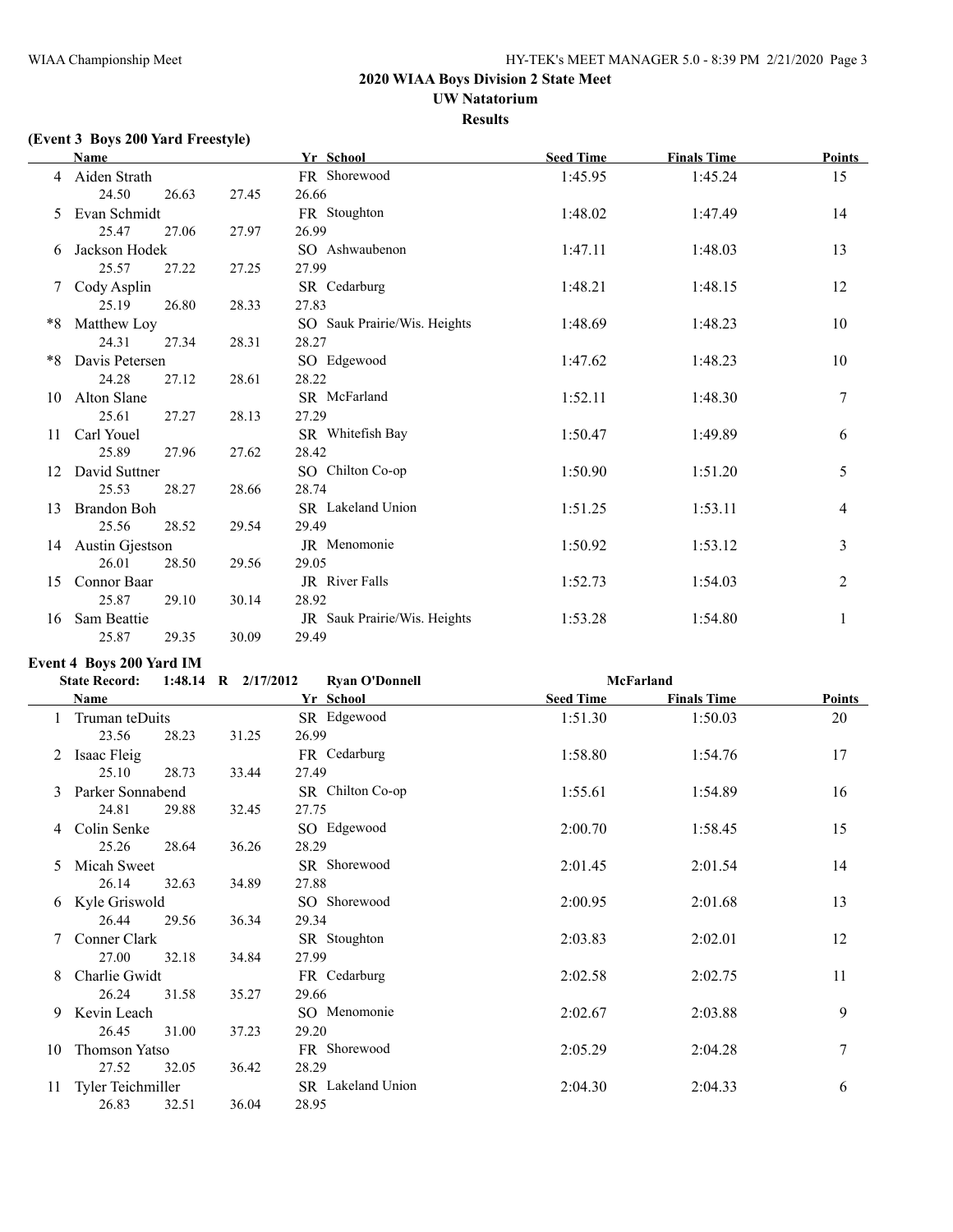## **UW Natatorium**

#### **Results**

### **(Event 4 Boys 200 Yard IM)**

|    | <b>Name</b>      |       |               | Yr School                    | <b>Seed Time</b> | <b>Finals Time</b> | <b>Points</b> |
|----|------------------|-------|---------------|------------------------------|------------------|--------------------|---------------|
| 12 | Nick Enea<br>JR  |       | Whitefish Bay | 2:05.24                      | 2:05.12          | ς<br>ر             |               |
|    | 27.05            | 32.52 | 36.12         | 29.43                        |                  |                    |               |
| 13 | Zach Guentherman |       |               | JR Sauk Prairie/Wis. Heights | 2:03.93          | 2:05.50            | 4             |
|    | 26.84            | 29.97 | 38.33         | 30.36                        |                  |                    |               |
| 14 | Peter McMahon    |       |               | Whitefish Bay<br>JR          | 2:05.74          | 2:05.60            | 3             |
|    | 27.39            | 30.75 | 38.87         | 28.59                        |                  |                    |               |
| 15 | Jack Antonuk     |       |               | FR Rhinelander               | 2:07.09          | 2:06.03            | 2             |
|    | 26.61            | 32.75 | 36.05         | 30.62                        |                  |                    |               |
| 16 | Ben Westfahl     |       |               | SR Nicolet                   | 2:06.80          | 2:08.48            |               |
|    | 27.63            | 32.59 | 38.21         | 30.05                        |                  |                    |               |

#### **Event 5 Boys 50 Yard Freestyle**

|    | <b>State Record:</b><br>$20.34$ R | 2/16/2018 | <b>Max McHugh</b>     |                  | Sturg.Bay/S.Door   |                     |  |
|----|-----------------------------------|-----------|-----------------------|------------------|--------------------|---------------------|--|
|    | Name                              |           | Yr School             | <b>Seed Time</b> | <b>Finals Time</b> | <b>Points</b>       |  |
|    | Travis Phillips                   |           | SR Tomahawk           | 21.33            | 21.35              | 20                  |  |
|    | Lucas Koepke                      |           | SR Elkhorn Area       | 21.55            | 21.51              | 17                  |  |
| 3  | Matt Dedering                     |           | FR Cedarburg          | 22.25            | 21.63              | 16                  |  |
| 4  | Liam Hogan                        | JR        | Lakeland Union        | 21.82            | 21.65              | 15                  |  |
| 5  | Jack Mayer                        | SR.       | Whitewater            | 22.23            | 22.15              | 14                  |  |
| 6  | <b>Brock Aune</b>                 |           | SR Sturgeon Bay Co-op | 22.26            | 22.17              | 13                  |  |
|    | Ben Browning                      |           | SR Whitefish Bay      | 22.47            | 22.21              | 12                  |  |
| *8 | Chase Korb                        |           | JR Edgewood           | 22.49            | 22.22              | 10                  |  |
| *8 | Adrian Bellido                    |           | FR Brookfield Academy | 22.13            | 22.22              | 10                  |  |
| 10 | Michael O'Connor                  |           | SR Grafton            | 22.34            | 22.27              | 7                   |  |
| 11 | Devon Gaber                       |           | SR Rhinelander        | 22.27            | 22.43              | 6                   |  |
| 12 | Ethan Klingenmeyer                | JR        | Baraboo               | 22.87            | 22.69              | 5                   |  |
| 13 | Ferris Wolf                       | JR        | DeForest              | 22.79            | 22.81              | 4                   |  |
| 14 | Seth Larsen                       |           | SR River Falls        | 22.54            | 22.98              | $\mathcal{L}$<br>C. |  |
| 15 | Joseph Heck                       | JR        | Rhinelander           | 22.55            | 23.06              | 2                   |  |
| 16 | Vincent Schmitt                   | SR        | Wausau East           | 22.83            | 23.34              |                     |  |

### **Event 6 Boys 100 Yard Butterfly**

|   | <b>State Record:</b>            |       | 49.52 R 2/18/2011<br><b>Ryan O'Donnell</b> |                       | <b>McFarland</b> |                    |        |
|---|---------------------------------|-------|--------------------------------------------|-----------------------|------------------|--------------------|--------|
|   | Name                            |       |                                            | Yr School             | <b>Seed Time</b> | <b>Finals Time</b> | Points |
|   | Truman teDuits<br>22.98         | 26.54 |                                            | SR Edgewood           | 49.86            | 49.52 R            | 20     |
| 2 | Ben Ramminger<br>23.65          | 26.78 |                                            | SR DeForest           | 51.44            | 50.43              | 17     |
| 3 | <b>Travis Phillips</b><br>23.68 | 27.13 |                                            | SR Tomahawk           | 51.81            | 50.81              | 16     |
| 4 | Ben Keller<br>24.35             | 27.82 |                                            | SR Cedarburg          | 53.63            | 52.17              | 15     |
| 5 | Cameron Tejeda<br>24.34         | 28.00 |                                            | SO Monona Grove       | 55.08            | 52.34              | 14     |
| 6 | Hunter Johnson<br>24.77         | 27.90 |                                            | SR Elkhorn Area       | 52.50            | 52.67              | 13     |
|   | Conner Clark<br>25.35           | 27.57 |                                            | SR Stoughton          | 53.67            | 52.92              | 12     |
| 8 | Adrian Bellido<br>24.69         | 28.37 |                                            | FR Brookfield Academy | 52.96            | 53.06              | 11     |
| 9 | Aiden Strath<br>25.16           | 28.32 |                                            | FR Shorewood          | 53.01            | 53.48              | 9      |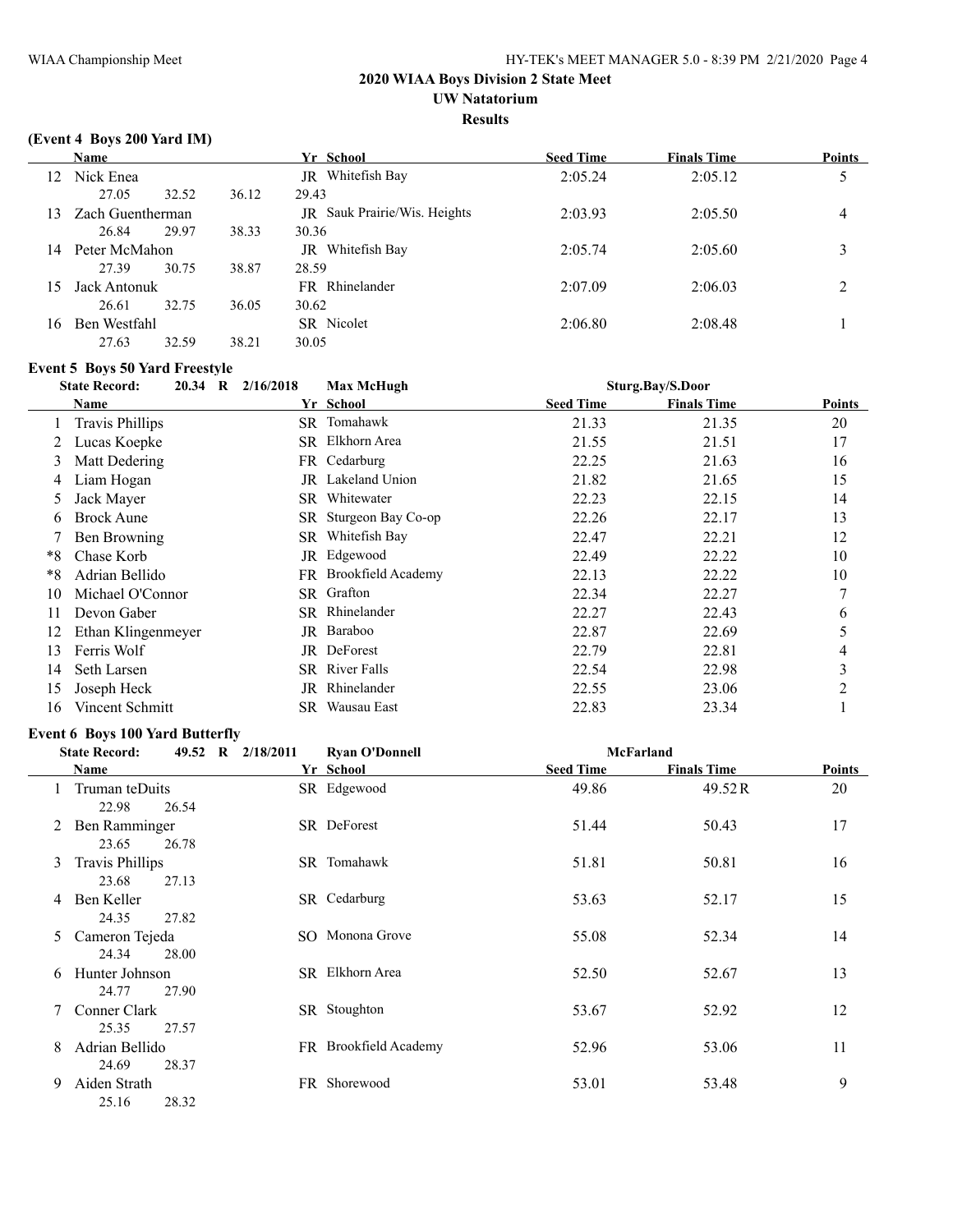### **UW Natatorium**

#### **Results**

## **(Event 6 Boys 100 Yard Butterfly)**

|    | Name                |       |    | Yr School           | <b>Seed Time</b> | <b>Finals Time</b> | <b>Points</b>  |
|----|---------------------|-------|----|---------------------|------------------|--------------------|----------------|
| 10 | Ansel Kreft         |       |    | SO McFarland        | 54.68            | 54.12              | 7              |
|    | 25.02               | 29.10 |    |                     |                  |                    |                |
| 11 | <b>Brett Farmer</b> |       |    | SR Antigo           | 53.64            | 54.30              | 6              |
|    | 25.24               | 29.06 |    |                     |                  |                    |                |
| 12 | Austin Gjestson     |       |    | <b>JR</b> Menomonie | 54.45            | 54.50              | 5              |
|    | 25.80               | 28.70 |    |                     |                  |                    |                |
| 13 | Andrew Hall         |       | JR | Whitefish Bay       | 54.62            | 54.66              | 4              |
|    | 25.15               | 29.51 |    |                     |                  |                    |                |
| 14 | Jacob Laux          |       |    | JR Baraboo          | 54.52            | 54.67              | 3              |
|    | 25.64               | 29.03 |    |                     |                  |                    |                |
| 15 | Joe Steffel         |       |    | SR Ashwaubenon      | 54.82            | 55.27              | $\overline{2}$ |
|    | 25.73               | 29.54 |    |                     |                  |                    |                |
| 16 | David King          |       |    | SR Rhinelander      | 54.74            | 56.01              |                |
|    | 25.71               | 30.30 |    |                     |                  |                    |                |

### **Event 7 Boys 100 Yard Freestyle**

|    | <b>State Record:</b>        |       | 45.18 R 2/17/1995 | <b>Tom Wanezek</b>           |                  | <b>Brookfield East</b> |                |  |  |  |
|----|-----------------------------|-------|-------------------|------------------------------|------------------|------------------------|----------------|--|--|--|
|    | <b>Name</b>                 |       |                   | Yr School                    | <b>Seed Time</b> | <b>Finals Time</b>     | Points         |  |  |  |
|    | 1 Aidan Lohr<br>21.82       | 23.85 |                   | SR Baraboo                   | 46.67            | 45.67                  | 20             |  |  |  |
|    | 2 Matt Dedering<br>22.29    | 24.26 |                   | FR Cedarburg                 | 48.61            | 46.55                  | 17             |  |  |  |
|    | 3 Lucas Koepke<br>22.88     | 24.64 |                   | SR Elkhorn Area              | 47.84            | 47.52                  | 16             |  |  |  |
|    | 4 Liam Hogan<br>22.92       | 25.06 |                   | JR Lakeland Union            | 47.81            | 47.98                  | 15             |  |  |  |
| 5  | Joe Kroeger<br>23.17        | 24.86 |                   | JR Rice Lake                 | 47.99            | 48.03                  | 14             |  |  |  |
| 6. | Jack Steinhardt<br>23.21    | 24.94 |                   | JR Plymouth                  | 50.17            | 48.15                  | 13             |  |  |  |
| 7  | Jack Mayer<br>23.70         | 24.80 |                   | SR Whitewater                | 48.73            | 48.50                  | 12             |  |  |  |
| 8  | Michael O'Connor<br>23.72   | 25.04 |                   | SR Grafton                   | 50.08            | 48.76                  | 11             |  |  |  |
|    | 9 Ben Browning<br>23.58     | 25.44 |                   | SR Whitefish Bay             | 49.37            | 49.02                  | 9              |  |  |  |
|    | 10 Carl Youel<br>23.64      | 25.42 |                   | SR Whitefish Bay             | 49.47            | 49.06                  | $\sqrt{ }$     |  |  |  |
|    | 11 Matthew Loy<br>23.70     | 25.43 |                   | SO Sauk Prairie/Wis. Heights | 49.52            | 49.13                  | 6              |  |  |  |
|    | 12 Devon Gaber<br>23.37     | 26.06 |                   | SR Rhinelander               | 49.51            | 49.43                  | 5              |  |  |  |
|    | 13 Forest Olsen<br>23.81    | 25.82 |                   | FR Plymouth                  | 49.70            | 49.63                  | 4              |  |  |  |
|    | 14 David Gonzales<br>24.28  | 25.66 |                   | SR Whitnall                  | 50.08            | 49.94                  | 3              |  |  |  |
|    | 15 Fred Keating<br>24.31    | 26.19 |                   | SR Cudahy                    | 50.02            | 50.50                  | $\overline{2}$ |  |  |  |
| 16 | <b>Brandon Boh</b><br>24.21 | 26.37 |                   | SR Lakeland Union            | 50.13            | 50.58                  | $\mathbf{1}$   |  |  |  |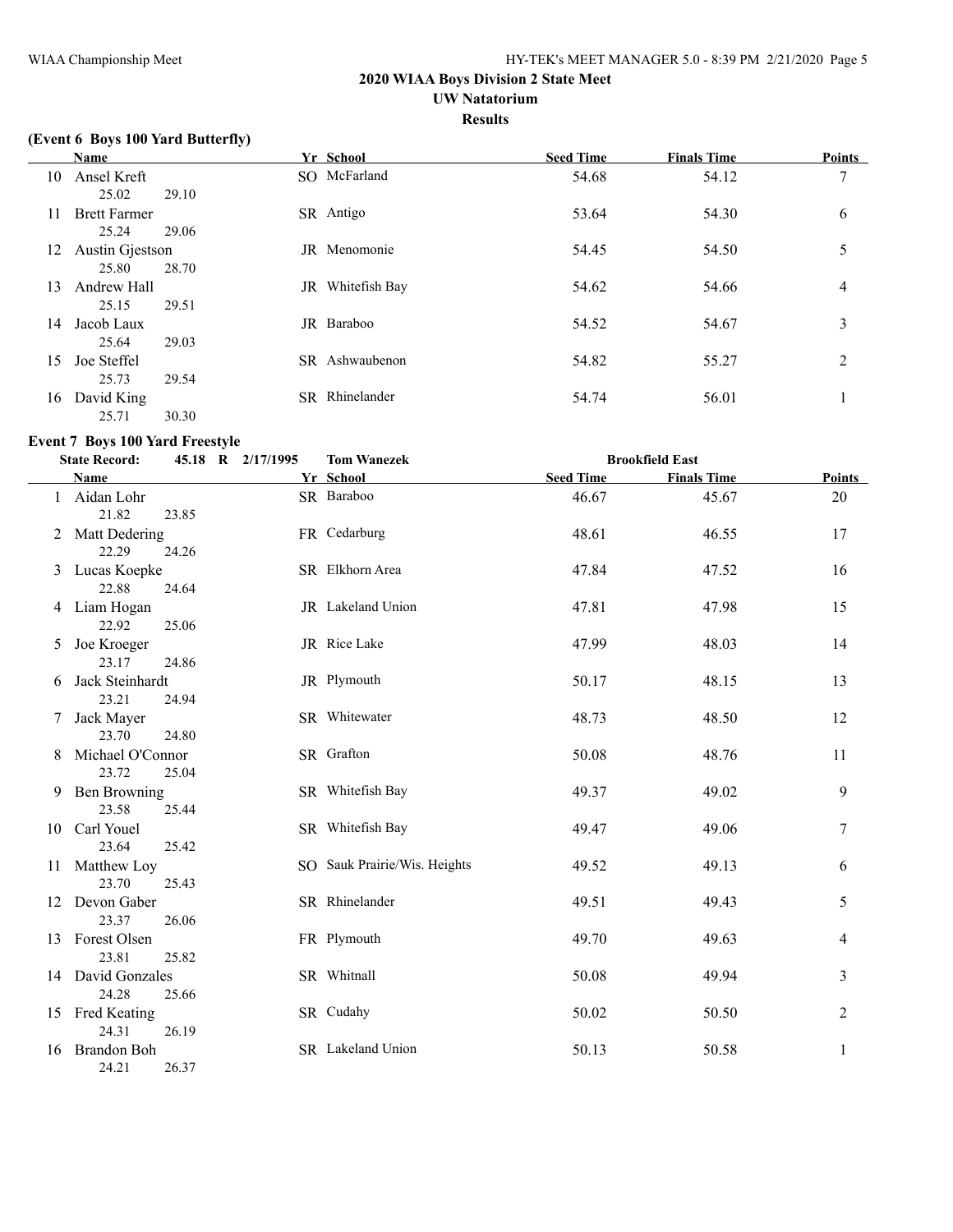**UW Natatorium**

**Results**

### **Event 8 Boys 500 Yard Freestyle**

|   | <b>State Record:</b> |       | 4:28.83 R 2/17/2017 |       | <b>Ben McDade</b>            |       |       |                  | <b>Monona Grove</b> |                |
|---|----------------------|-------|---------------------|-------|------------------------------|-------|-------|------------------|---------------------|----------------|
|   | Name                 |       |                     |       | Yr School                    |       |       | <b>Seed Time</b> | <b>Finals Time</b>  | <b>Points</b>  |
|   | 1 Isaac Fleig        |       |                     |       | FR Cedarburg                 |       |       | 4:48.86          | 4:39.24             | 20             |
|   | 25.51                | 27.73 | 28.18               | 28.48 | 28.62                        | 28.55 | 28.75 | 28.76            |                     |                |
|   | 27.93                | 26.73 |                     |       |                              |       |       |                  |                     |                |
|   | 2 Nate Frucht        |       |                     |       | SR Edgewood                  |       |       | 4:52.53          | 4:42.00             | 17             |
|   | 24.49                | 27.65 | 28.18               | 28.87 | 28.67                        | 28.98 | 29.21 | 29.36            |                     |                |
|   | 28.37                | 28.22 |                     |       |                              |       |       |                  |                     |                |
| 3 | <b>Willy Pinnow</b>  |       |                     |       | SR Elkhorn Area              |       |       | 4:48.47          | 4:43.62             | 16             |
|   | 25.53                | 27.69 | 28.64               | 28.86 | 28.88                        | 29.04 | 29.03 | 29.24            |                     |                |
|   | 28.76                | 27.95 |                     |       |                              |       |       |                  |                     |                |
|   | Evan Schmidt         |       |                     |       | FR Stoughton                 |       |       | 4:48.43          | 4:48.16             | 15             |
|   | 26.29                | 28.37 | 29.08               | 29.29 | 29.40                        | 29.64 | 29.42 | 29.69            |                     |                |
|   | 29.16                | 27.82 |                     |       |                              |       |       |                  |                     |                |
| 5 | Micah Sweet          |       |                     |       | SR Shorewood                 |       |       | 4:53.69          | 4:49.41             | 14             |
|   | 25.29                | 27.66 | 28.56               | 29.40 | 29.60                        | 29.76 | 30.29 | 30.19            |                     |                |
|   | 30.24                | 28.42 |                     |       |                              |       |       |                  |                     |                |
| 6 | Jackson Hodek        |       |                     |       | SO Ashwaubenon               |       |       | 4:50.80          | 4:50.21             | 13             |
|   | 26.53                | 28.75 | 28.87               | 29.50 | 29.63                        | 29.81 | 29.60 | 29.70            |                     |                |
|   | 29.40                | 28.42 |                     |       |                              |       |       |                  |                     |                |
|   | Louis Henderson      |       |                     |       | SO Cedarburg                 |       |       | 4:59.82          | 4:52.69             | 12             |
|   | 26.70                | 29.20 | 29.74               | 29.84 | 30.09                        | 30.00 | 30.07 | 29.29            |                     |                |
|   | 29.69                | 28.07 |                     |       |                              |       |       |                  |                     |                |
| 8 | Kevin Leach          |       |                     |       | SO Menomonie                 |       |       | 4:54.95          | 4:54.45             | 11             |
|   | 25.43                | 28.76 | 29.49               | 29.92 | 29.82                        | 30.25 | 30.39 | 30.92            |                     |                |
|   | 30.54                | 28.93 |                     |       |                              |       |       |                  |                     |                |
|   | 9 Alton Slane        |       |                     |       | SR McFarland                 |       |       | 5:04.12          | 4:56.04             | 9              |
|   | 26.25                | 28.81 | 30.01               | 30.45 | 30.53                        | 29.93 | 29.92 | 30.32            |                     |                |
|   | 30.45                | 29.37 |                     |       |                              |       |       |                  |                     |                |
|   | 10 Cody Asplin       |       |                     |       | SR Cedarburg                 |       |       | 5:00.43          | 4:56.07             | $\tau$         |
|   | 26.31                | 29.44 | 29.57               | 30.05 | 30.55                        | 30.25 | 30.11 | 30.37            |                     |                |
|   | 30.52                | 28.90 |                     |       |                              |       |       |                  |                     |                |
|   | 11 Thomson Yatso     |       |                     |       | FR Shorewood                 |       |       | 5:00.42          | 5:00.08             | 6              |
|   | 27.31                | 29.45 | 30.29               | 30.19 | 30.41                        | 30.80 | 30.68 | 30.50            |                     |                |
|   | 30.60                | 29.85 |                     |       |                              |       |       |                  |                     |                |
|   | 12 Truitt Landolt    |       |                     |       | SR McFarland                 |       |       | 5:12.72          | 5:00.67             | 5              |
|   | 26.75                | 29.77 | 30.24               | 30.60 | 31.07                        | 31.10 | 31.01 | 30.74            |                     |                |
|   | 30.49                | 28.90 |                     |       |                              |       |       |                  |                     |                |
|   | 13 Caleb Jondle      |       |                     |       | SO Monona Grove              |       |       | 5:05.20          | 5:02.22             | 4              |
|   | 26.67                | 28.99 | 29.99               | 30.26 | 30.58                        | 31.18 | 31.18 | 31.53            |                     |                |
|   | 31.29                | 30.55 |                     |       |                              |       |       |                  |                     |                |
|   | 14 Sam Beattie       |       |                     |       | JR Sauk Prairie/Wis. Heights |       |       | 5:03.81          | 5:03.40             | $\mathfrak{Z}$ |
|   | 27.31                | 30.45 | 30.79               | 30.86 | 30.94                        | 31.15 | 31.15 | 31.04            |                     |                |
|   | 30.44                | 29.27 |                     |       |                              |       |       |                  |                     |                |
|   | 15 Adi Prasad        |       |                     |       | JR Whitefish Bay             |       |       | 5:09.26          | 5:06.06             | $\overline{2}$ |
|   | 27.26                | 30.39 | 31.35               | 31.39 | 31.03                        | 31.28 | 31.41 | 31.41            |                     |                |
|   | 31.14                | 29.40 |                     |       |                              |       |       |                  |                     |                |
|   | 16 Connor Baar       |       |                     |       | JR River Falls               |       |       | 5:06.97          | 5:08.64             | $\mathbf{1}$   |
|   | 26.95                | 29.90 | 30.73               | 31.32 | 31.03                        | 31.24 | 31.63 | 32.48            |                     |                |
|   | 32.12                | 31.24 |                     |       |                              |       |       |                  |                     |                |
|   |                      |       |                     |       |                              |       |       |                  |                     |                |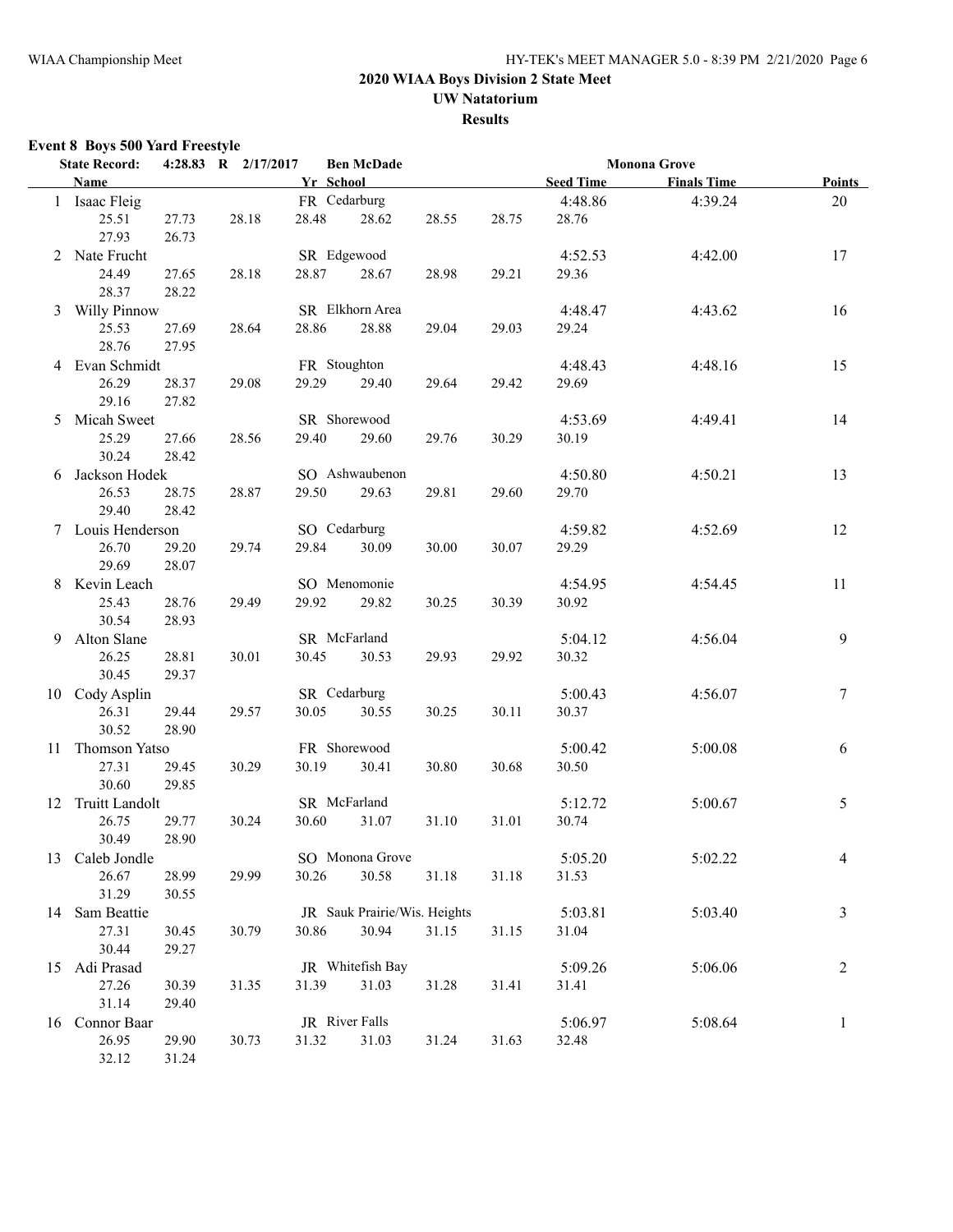## **UW Natatorium**

**Results**

### **Event 9 Boys 200 Yard Freestyle Relay**

|    | <b>State Record:</b><br>1:25.80 R 2/19/2016       | <b>Monona Grove</b>           |                                          |                          |               |
|----|---------------------------------------------------|-------------------------------|------------------------------------------|--------------------------|---------------|
|    |                                                   |                               | E. Doll, C. Keith, S. Sackett, B. McDade |                          |               |
|    | <b>Team</b>                                       | Relay                         | <b>Seed Time</b>                         | <b>Finals Time</b>       | <b>Points</b> |
|    | 1 Elkhorn Area                                    |                               | 1:27.00                                  | 1:26.16                  | 40            |
|    | 1) Lucas Koepke SR                                | 2) Danny Bush SR              | 3) Hunter Johnson SR                     | 4) Willy Pinnow SR       |               |
|    | 21.51<br>21.86<br>21.12                           | 21.67                         |                                          |                          |               |
| 2  | Edgewood                                          |                               | 1:30.07                                  | 1:27.06                  | 34            |
|    | 1) Alex Moen SR<br>21.83<br>22.17<br>22.08        | 2) Davis Petersen SO<br>20.98 | 3) Chase Korb JR                         | 4) Nate Frucht SR        |               |
|    |                                                   |                               | 1:28.20                                  | 1:27.76                  |               |
| 3  | Whitefish Bay<br>1) Phillip Swietlik JR           | 2) Nick Enea JR               | 3) Ben Browning SR                       | 4) Carl Youel SR         | 32            |
|    | 22.10<br>23.17<br>21.08                           | 21.41                         |                                          |                          |               |
|    | 4 Sauk Prairie/Wis. Heights                       |                               | 1:31.86                                  | 1:29.61                  | 30            |
|    | 1) Sam King FR                                    | 2) Jordan Chao JR             | 3) Adam Stecker JR                       | 4) Matthew Loy SO        |               |
|    | 22.77<br>22.15<br>23.06                           | 21.63                         |                                          |                          |               |
|    | 5 Cedarburg                                       |                               | 1:31.49                                  | 1:29.72                  | 28            |
|    | 1) Ben Keller SR                                  | 2) Charlie Gwidt FR           | 3) Cody Asplin SR                        | 4) Matt Dedering FR      |               |
|    | 22.73<br>22.97<br>22.66                           | 21.36                         |                                          |                          |               |
| 6  | Plymouth                                          |                               | 1:30.79                                  | 1:30.07                  | 26            |
|    | 1) Ansel Olsen JR                                 | 2) Ben Coley FR               | 3) Forest Olsen FR                       | 4) Jack Steinhardt JR    |               |
|    | 23.22<br>23.38<br>22.07                           | 21.40                         |                                          |                          |               |
|    | 7 Lakeland Union                                  |                               | 1:30.08                                  | 1:30.10                  | 24            |
|    | 1) Brandon Boh SR                                 | 2) Avery Tucker FR            | 3) Tyler Teichmiller SR                  | 4) Liam Hogan JR         |               |
|    | 22.96<br>23.49<br>22.10                           | 21.55                         |                                          |                          |               |
| 8  | Sturgeon Bay Co-op                                |                               | 1:31.55                                  | 1:30.36                  | 22            |
|    | 1) Luke Bousley JR                                | 2) Jacob Norton SO            | 3) Ethan Almstadt SO                     | 4) Brock Aune SR         |               |
|    | 23.07<br>22.63<br>23.00                           | 21.66                         |                                          |                          |               |
| 9  | McFarland                                         |                               | 1:32.19                                  | 1:30.85                  | 18            |
|    | 1) Logan Schulz JR                                | 2) Kobie Smith JR             | 3) Patrick Zabawa FR                     | 4) Bryce Thompson SR     |               |
|    | 23.13<br>21.86<br>23.27                           | 22.59                         |                                          |                          |               |
| 10 | Monona Grove                                      |                               | 1:32.82                                  | 1:31.03                  | 14            |
|    | 1) Eli Kuzma SO                                   | 2) Eli Scott JR               | 3) John McAllister JR                    | 4) Jonah Elfers SO       |               |
|    | 23.95<br>22.80<br>22.47                           | 21.81                         |                                          |                          |               |
| 11 | Rhinelander                                       |                               | 1:29.98                                  | 1:31.12                  | 12            |
|    | 1) Daniel Gillingham FR                           | 2) Devon Gaber SR             | 3) Joseph Heck JR                        | 4) Charlie Heck FR       |               |
|    | 23.42<br>22.03<br>22.67                           | 23.00                         |                                          |                          |               |
|    | 12 Baraboo                                        |                               | 1:31.76                                  | 1:31.73                  | 10            |
|    | 1) Jacob Laux JR                                  | 2) Ben Beal SR                | 3) Mitchell Hamm JR                      | 4) Ethan Klingenmeyer JR |               |
|    | 23.37 23.68                                       | 22.36 22.32                   |                                          |                          |               |
| 13 | Tomahawk                                          |                               | 1:32.83                                  | 1:31.92                  | 8             |
|    | 1) Braden Tjugum SR                               | 2) Trey Miller SR             | 3) Keaton Jed SR                         | 4) Travis Phillips SR    |               |
|    | 23.58<br>24.21<br>23.10                           | 21.03                         |                                          |                          |               |
|    | 14 Nicolet                                        |                               | 1:32.98                                  | 1:32.56                  | 6             |
|    | 1) Graham Stallmann JR<br>23.22<br>23.79<br>23.21 | 2) Jack Zimmerman SR<br>22.34 | 3) Ben Westfahl SR                       | 4) Braden Burgher SO     |               |
|    | Berlin/Green Lake                                 |                               | 1:34.05                                  | 1:32.91                  |               |
| 15 | 1) Andrew Garczynski SR                           |                               |                                          |                          | 4             |
|    | 23.39<br>23.18<br>23.49                           | 2) Derek Zamzow SO<br>22.85   | 3) Isaiah Taylor SR                      | 4) Wyatt Aton JR         |               |
| 16 | Ashwaubenon                                       |                               | 1:34.09                                  | 1:32.97                  | 2             |
|    | 1) Nick Messamore JR                              | 2) Joe Steffel SR             | 3) Cooper Herr SO                        | 4) Peter Steinhoff JR    |               |
|    | 22.68<br>22.46<br>22.91                           | 24.92                         |                                          |                          |               |
|    |                                                   |                               |                                          |                          |               |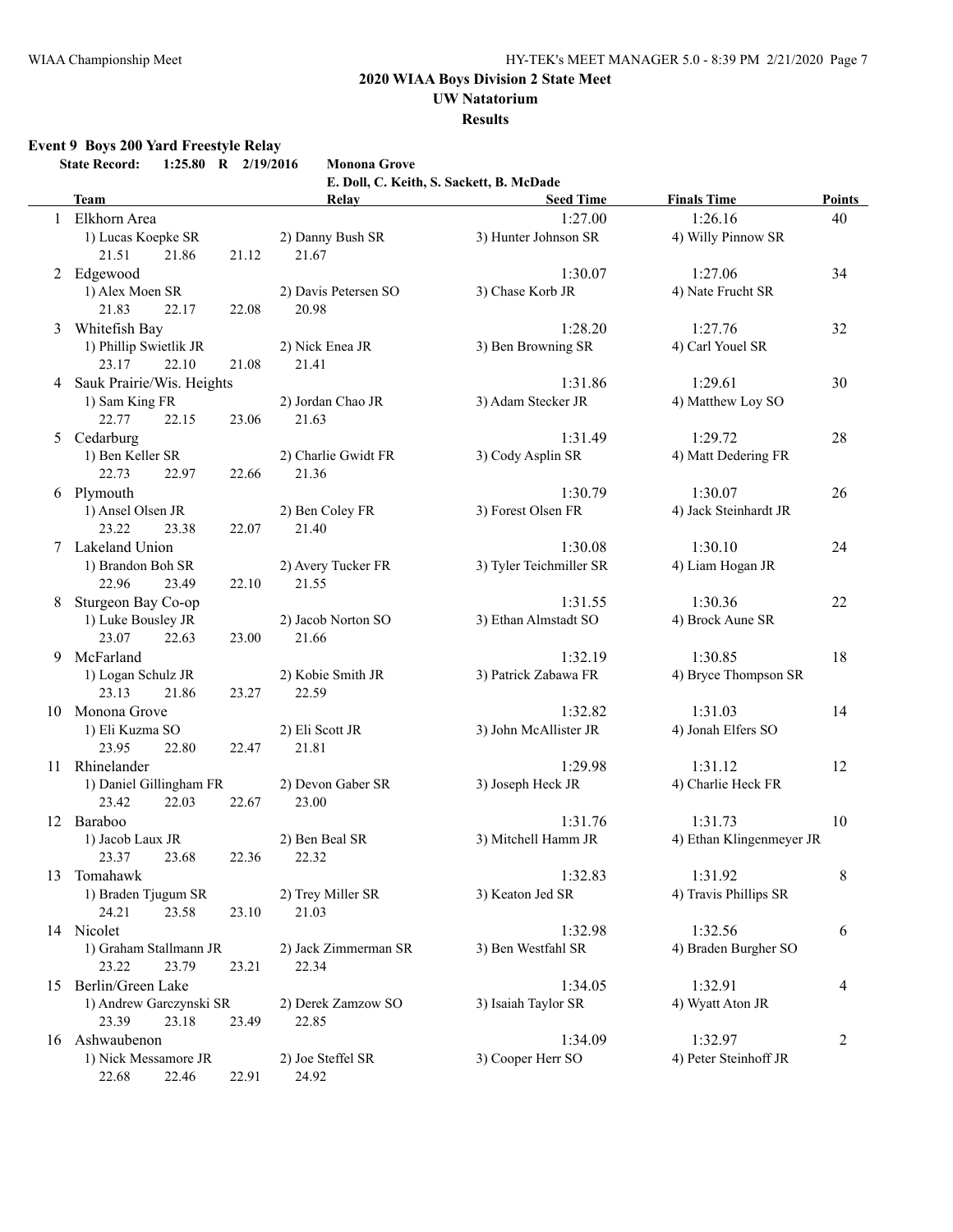## **UW Natatorium**

**Results**

### **Event 10 Boys 100 Yard Backstroke**

|    | <b>State Record:</b>         |       | 48.35 R 2/17/2012 | <b>Ryan O'Donnell</b>        | <b>McFarland</b> |                    |                |
|----|------------------------------|-------|-------------------|------------------------------|------------------|--------------------|----------------|
|    | Name                         |       |                   | Yr School                    | <b>Seed Time</b> | <b>Finals Time</b> | <b>Points</b>  |
|    | 1 Aidan Lohr<br>23.47        | 24.58 |                   | SR Baraboo                   | 49.74            | 48.05R             | 20             |
| 2  | Colin Senke<br>24.66         | 26.16 |                   | SO Edgewood                  | 51.46            | 50.82              | 17             |
| 3  | Alex Moen<br>24.99           | 26.61 |                   | SR Edgewood                  | 54.46            | 51.60              | 16             |
|    | 4 Joe Kroeger<br>25.76       | 27.40 |                   | JR Rice Lake                 | 53.71            | 53.16              | 15             |
| 5  | Cameron Tejeda<br>25.92      | 27.28 |                   | SO Monona Grove              | 55.49            | 53.20              | 14             |
|    | 6 Louis Henderson<br>27.00   | 27.61 |                   | SO Cedarburg                 | 56.15            | 54.61              | 13             |
|    | 7 Kyle Griswold<br>26.74     | 27.93 |                   | SO Shorewood                 | 54.15            | 54.67              | 12             |
| 8  | Jonah Elfers<br>26.72        | 28.86 |                   | SO Monona Grove              | 56.49            | 55.58              | 11             |
| 9  | Davis Petersen<br>26.68      | 29.39 |                   | SO Edgewood                  | 55.60            | 56.07              | 9              |
| 10 | <b>Brett Farmer</b><br>27.47 | 28.97 |                   | SR Antigo                    | 55.98            | 56.44              | 7              |
|    | 11 Peter McMahon<br>27.75    | 28.70 |                   | JR Whitefish Bay             | 57.34            | 56.45              | 6              |
| 12 | Andrew Hall<br>27.26         | 29.22 |                   | JR Whitefish Bay             | 56.67            | 56.48              | 5              |
|    | 13 Zach Guentherman<br>27.49 | 29.16 |                   | JR Sauk Prairie/Wis. Heights | 56.57            | 56.65              | 4              |
|    | 14 Ansel Kreft<br>27.44      | 29.62 |                   | SO McFarland                 | 57.04            | 57.06              | 3              |
|    | 15 Avery Tucker<br>27.94     | 29.35 |                   | FR Lakeland Union            | 56.71            | 57.29              | $\overline{2}$ |
| 16 | Jack Gould<br>27.74          | 30.04 |                   | SO Nicolet                   | 57.30            | 57.78              | 1              |

## **Event 11 Boys 100 Yard Breaststroke**

| <b>State Record:</b> |                            |       | 51.62 R 2/16/2018 | <b>Max McHugh</b>            | Sturg.Bay/S.Door |                    |               |
|----------------------|----------------------------|-------|-------------------|------------------------------|------------------|--------------------|---------------|
|                      | Name                       |       |                   | Yr School                    | <b>Seed Time</b> | <b>Finals Time</b> | <b>Points</b> |
|                      | Ben Ramminger<br>26.91     | 29.64 |                   | SR DeForest                  | 57.76            | 56.55              | 20            |
| 2                    | Parker Sonnabend<br>26.43  | 30.77 |                   | SR Chilton Co-op             | 57.20            | 57.20              | 17            |
| 3                    | <b>Brock Aune</b><br>26.85 | 31.01 |                   | SR Sturgeon Bay Co-op        | 58.32            | 57.86              | 16            |
| 4                    | Jacob Laux<br>28.49        | 31.18 |                   | JR Baraboo                   | 1:00.54          | 59.67              | 15            |
| 5                    | Sam King<br>28.06          | 32.11 |                   | FR Sauk Prairie/Wis. Heights | 1:01.21          | 1:00.17            | 14            |
| 6                    | Logan Schulz<br>28.70      | 31.97 |                   | JR McFarland                 | 1:00.84          | 1:00.67            | 13            |
|                      | Ben Keller<br>28.69        | 32.06 |                   | SR Cedarburg                 | 1:01.30          | 1:00.75            | 12            |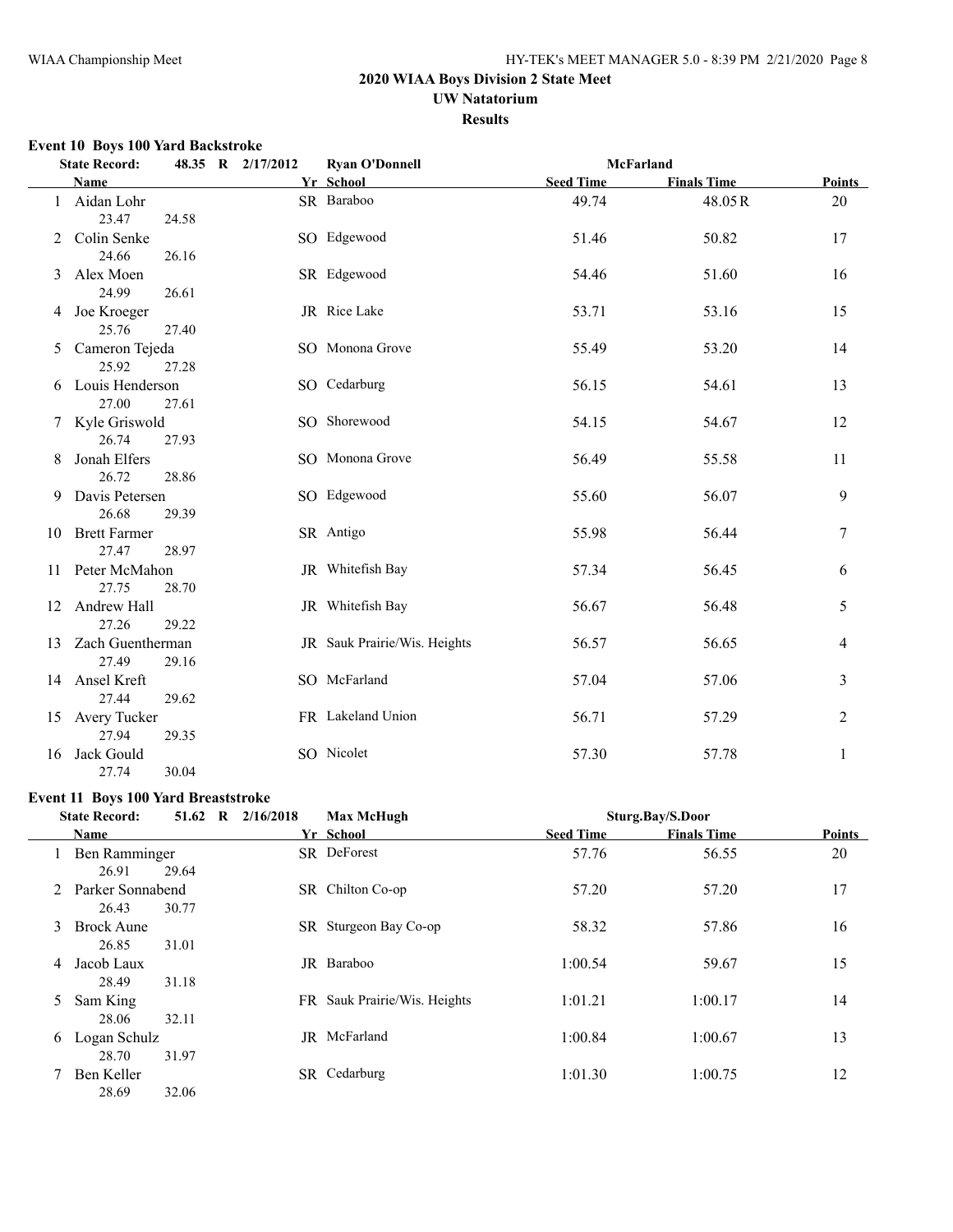## **UW Natatorium**

**Results**

### **(Event 11 Boys 100 Yard Breaststroke)**

|    | Name                                            | Yr School                         | <b>Seed Time</b> | <b>Finals Time</b> | <b>Points</b>  |
|----|-------------------------------------------------|-----------------------------------|------------------|--------------------|----------------|
| 8  | Nick Messamore                                  | JR Ashwaubenon                    | 1:02.33          | 1:00.83            | 11             |
| 9  | 28.46<br>32.37<br>Joe Steffel<br>28.94<br>32.24 | SR Ashwaubenon                    | 1:01.46          | 1:01.18            | 9              |
| 10 | Kobie Smith<br>28.74<br>32.66                   | JR McFarland                      | 1:01.94          | 1:01.40            | 7              |
| 11 | Jacob Norton<br>28.64<br>33.21                  | SO Sturgeon Bay Co-op             | 1:01.06          | 1:01.85            | 6              |
| 12 | Charlie Gwidt<br>29.22<br>33.20                 | FR Cedarburg                      | 1:01.68          | 1:02.42            | 5              |
| 13 | Drew Rass<br>29.25<br>33.20                     | SO Sturgeon Bay Co-op             | 1:02.18          | 1:02.45            | 4              |
| 14 | Thaddeus Heck<br>29.41<br>33.13                 | SR Rhinelander                    | 1:02.32          | 1:02.54            | 3              |
| 15 | Nick Enea<br>29.93<br>32.93                     | JR Whitefish Bay                  | 1:03.41          | 1:02.86            | $\overline{2}$ |
| 16 | Caleb Saffold<br>28.95<br>34.18                 | SR Brown Deer/Univ School of Milw | 1:02.26          | 1:03.13            | 1              |

#### **Event 12 Boys 400 Yard Freestyle Relay State Record: 3:07.84 R 2/20/2009 McFarland**

**B. O'Donnell, B. Heiser, R. O'Donnell, G. Thoresen**

| <b>Team</b> |                                         | Relay |                     |                         | <b>Seed Time</b>      |                       | <b>Finals Time</b>  | <b>Points</b>         |    |
|-------------|-----------------------------------------|-------|---------------------|-------------------------|-----------------------|-----------------------|---------------------|-----------------------|----|
|             | Edgewood                                |       |                     |                         |                       |                       | 3:14.83             | 3:08.79               | 40 |
|             | 1) Truman teDuits SR                    |       | 2) Nate Frucht SR   |                         |                       | 3) Colin Senke SO     |                     | 4) Alex Moen SR       |    |
|             | 22.34<br>46.53                          | 22.32 | 46.62               | 22.77                   | 48.22                 | 22.50                 | 47.42               |                       |    |
| 2           | Elkhorn Area                            |       |                     |                         |                       |                       | 3:13.32             | 3:10.88               | 34 |
|             | 1) Lucas Koepke SR                      |       | 2) Danny Bush SR    |                         |                       | 3) Willy Pinnow SR    |                     | 4) Hunter Johnson SR  |    |
|             | 22.90<br>47.50                          | 22.90 | 48.53               | 22.47                   | 48.09                 | 22.27                 | 46.76               |                       |    |
| 3           | Whitefish Bay                           |       |                     |                         |                       |                       | 3:17.06             | 3:13.61               | 32 |
|             | 1) Peter McMahon JR                     |       | 2) Carl Youel SR    |                         |                       | 3) Ben Browning SR    |                     | 4) Andrew Hall JR     |    |
|             | 23.80<br>49.54                          | 22.81 | 48.01               | 22.44                   | 47.85                 | 22.80                 | 48.21               |                       |    |
| 4           | Cedarburg                               |       |                     |                         |                       |                       | 3:19.96             | 3:16.00               | 30 |
|             | 1) Isaac Fleig FR                       |       | 2) Cody Asplin SR   |                         | 3) Louis Henderson SO |                       | 4) Matt Dedering FR |                       |    |
|             | 23.82<br>49.30                          | 24.42 | 50.59               | 23.58                   | 49.73                 | 21.91                 | 46.38               |                       |    |
| 5.          | Baraboo                                 |       |                     |                         |                       |                       | 3:21.17             | 3:18.42               | 28 |
|             | 1) Jakob Lemke SR<br>2) Seth Hittman SO |       | 3) Mitchell Hamm JR |                         | 4) Aidan Lohr SR      |                       |                     |                       |    |
|             | 24.41<br>51.28                          | 23.74 | 51.22               | 24.05                   | 50.34                 | 21.55                 | 45.58               |                       |    |
| 6           | McFarland                               |       |                     |                         |                       |                       | 3:24.63             | 3:19.06               | 26 |
|             | 1) Alton Slane SR                       |       |                     | 2) Ansel Kreft SO       |                       |                       | 3) Kobie Smith JR   | 4) Truitt Landolt SR  |    |
|             | 23.72<br>49.42                          | 23.33 | 49.90               | 24.20                   | 51.60                 | 22.89                 | 48.14               |                       |    |
|             | Lakeland Union                          |       |                     |                         |                       |                       | 3:20.43             | 3:19.29               | 24 |
|             | 1) Brandon Boh SR                       |       | 2) Avery Tucker FR  | 3) Tyler Teichmiller SR |                       |                       |                     | 4) Liam Hogan JR      |    |
|             | 23.89<br>49.82                          | 25.16 | 52.63               | 23.31                   | 49.24                 | 22.53                 | 47.60               |                       |    |
| 8           | Plymouth                                |       |                     |                         |                       |                       | 3:22.52             | 3:19.38               | 22 |
|             | 1) Jakob Gruttner SO                    |       | 2) Forest Olsen FR  |                         |                       | 3) Ansel Olsen JR     |                     | 4) Jack Steinhardt JR |    |
|             | 25.18<br>53.46                          | 23.03 | 48.56               | 23.32                   | 49.81                 | 22.84                 | 47.55               |                       |    |
| 9           | Monona Grove                            |       |                     |                         |                       |                       | 3:23.20             | 3:19.61               | 18 |
|             | 1) Cameron Tejeda SO                    |       | 2) Eli Scott JR     |                         |                       | 3) John McAllister JR |                     | 4) Jonah Elfers SO    |    |
|             | 23.42<br>48.77                          | 24.29 | 51.52               | 23.54                   | 50.33                 | 23.09                 | 48.99               |                       |    |
| 10          | DeForest                                |       |                     |                         |                       |                       | 3:22.82             | 3:20.67               | 14 |
|             | 1) Ferris Wolf JR                       |       | 2) Evan Ridd SR     |                         |                       | 3) Ben Jaccard SR     |                     | 4) Ben Ramminger SR   |    |
|             | 23.63<br>49.57                          | 23.94 | 50.86               | 24.79                   | 52.25                 | 22.69                 | 47.99               |                       |    |